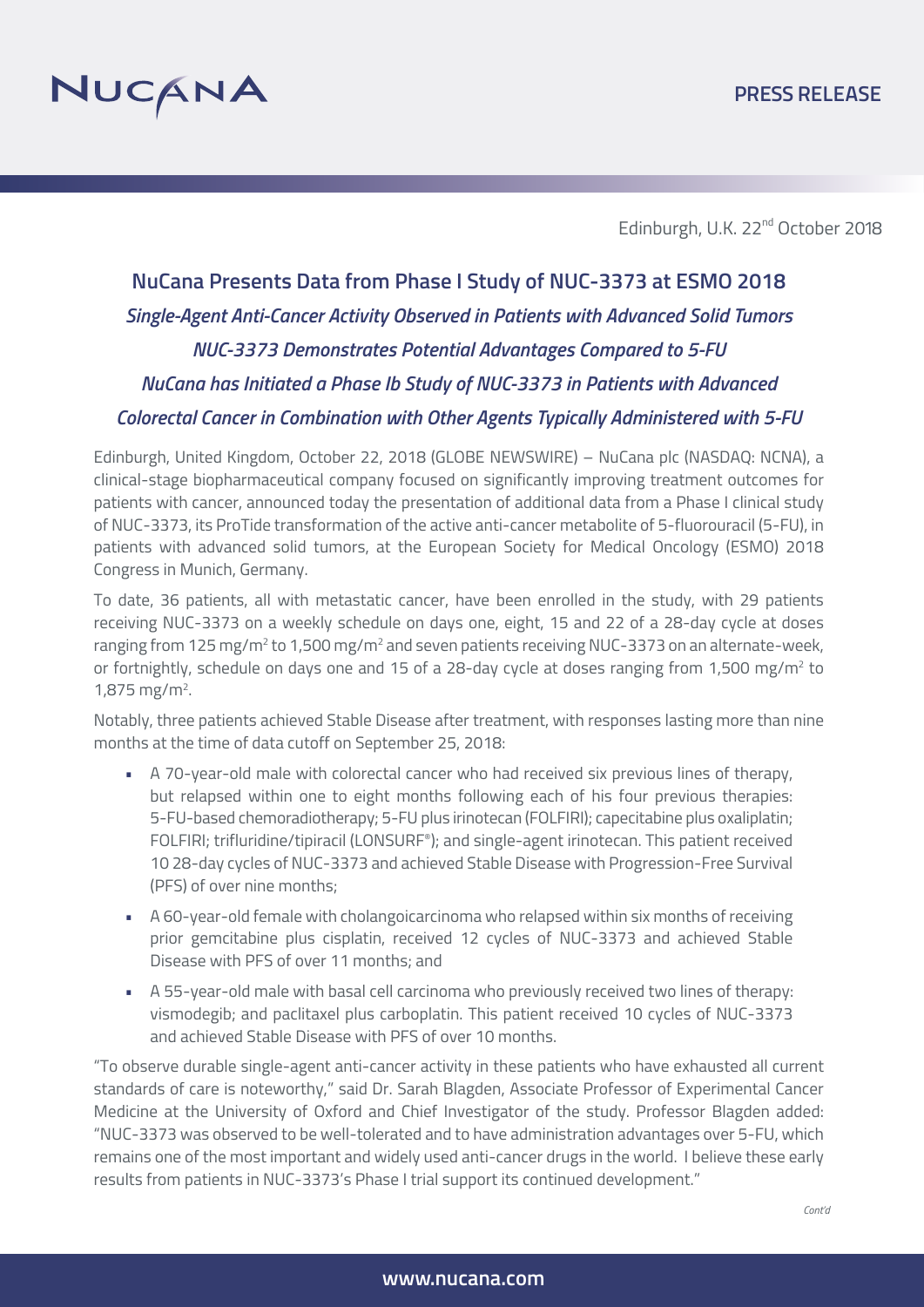## **PRESS RELEASE**



Edinburgh, U.K. 22<sup>nd</sup> October 2018

Hugh Griffith, NuCana's Chief Executive Officer, said: "NUC-3373 is our second product candidate that uses our proprietary ProTide technology with the goal of improving the efficacy and safety of important anti-cancer agents. We are excited to have observed disease control and promising Progression-Free Survival data in patients with advanced, metastatic cancers. The PK/PD profile of this agent also appears promising and we believe NUC-3373 has the potential to replace 5-FU as the standard of care in the treatment of a wide range of cancers."

Both dosing regimens were observed to be well tolerated with no unexpected adverse events (AEs) or accumulative toxicity. Importantly, no patients developed hand-foot syndrome, which is a debilitating side effect associated with fluoropyrimidine therapy. In addition, NUC-3373 has a plasma half-life of 9.7 hours compared to the 8 to 14-minute plasma half-life of 5-FU. As a result, NUC-3373 can be infused over a much shorter time frame of 30 minutes to four hours compared to the 46-hour continuous infusion required with 5-FU.

The results of this study suggest that NUC-3373 has the potential to overcome the key cancer resistance mechanisms associated with 5-FU and capecitabine and may be capable of achieving anti-cancer activity even in patients who have progressed on prior treatment with a fluoropyrimidine.

Mr. Griffith remarked: "These data support that NUC-3373 may have a key role to play in the treatment of patients with cancer and we look forward to continuing its development. To that end, we have just initiated NuTide:302, a Phase Ib study in patients with advanced colorectal cancer in which NUC-3373 will be combined with many of the agents typically combined with 5-FU, including leucovorin, irinotecan, oxaliplatin and monoclonal antibodies."

## **About NuCana plc**

NuCana® is a clinical-stage biopharmaceutical company focused on significantly improving treatment outcomes for cancer patients by applying our ProTide™ technology to transform some of the most widely prescribed chemotherapy agents, nucleoside analogs, into more effective and safer medicines. While these conventional agents remain part of the standard of care for the treatment of many solid tumors, their efficacy is limited by cancer cell resistance mechanisms and they are often poorly tolerated. Utilizing our proprietary technology, we are developing new medicines, ProTides, designed to overcome key cancer resistance mechanisms and generate much higher concentrations of anti-cancer metabolites in cancer cells.

Our most advanced ProTide candidates, Acelarin® and NUC-3373, are new chemical entities derived from the nucleoside analogs gemcitabine and 5-fluorouracil, respectively, two widely used chemotherapy agents. Acelarin is currently being evaluated in three clinical studies, including a Phase Ib study for patients with biliary tract cancer, a Phase II study for patients with ovarian cancer and a Phase III study for patients with pancreatic cancer. NUC-3373 is currently in a Phase I study for the potential treatment of a wide range of advanced solid tumors.